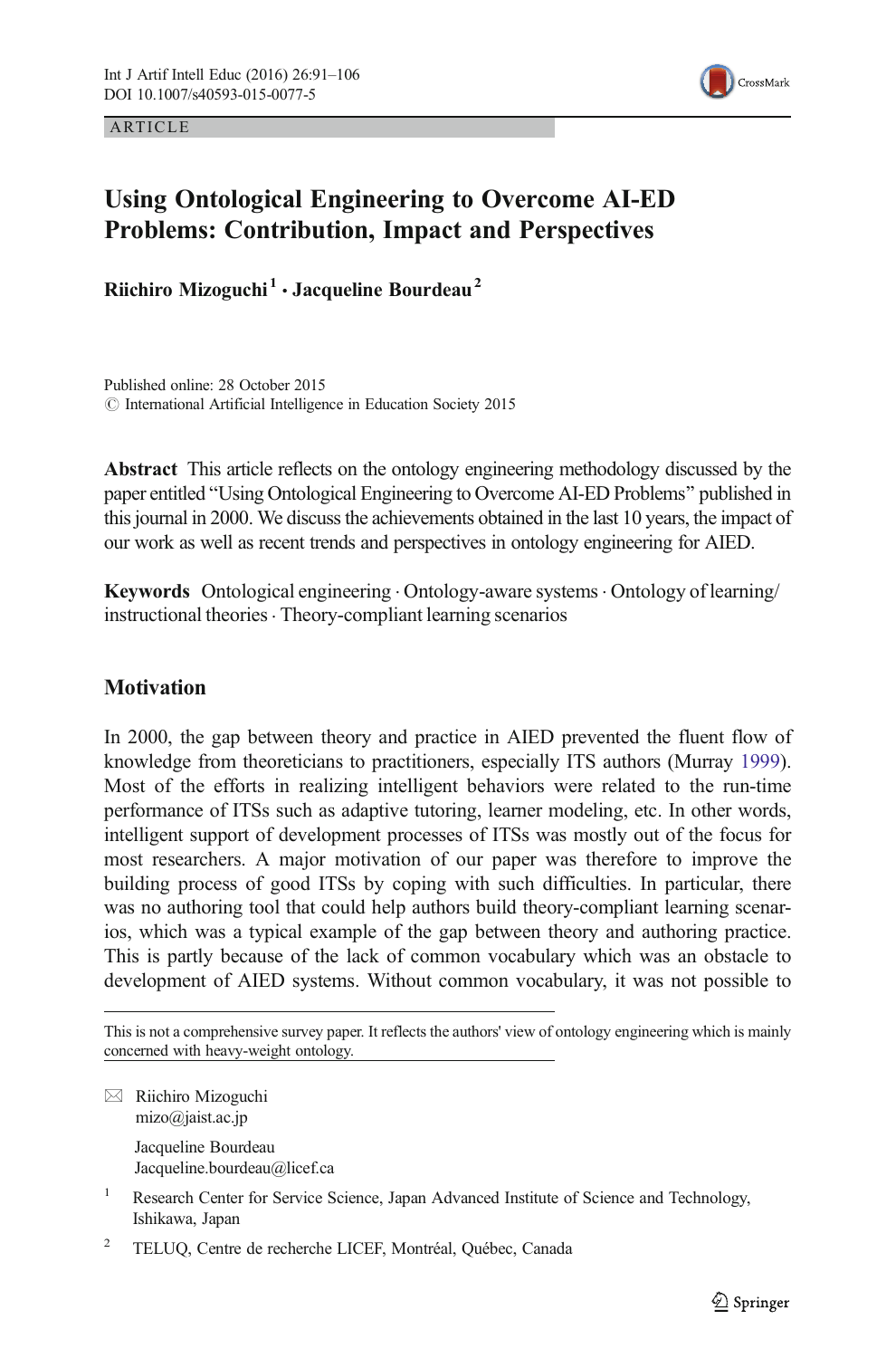compare existing AIED systems. We aimed at realizing a fluent flow of knowledge from theoreticians to practitioners with an ontology-supported common vocabulary.

#### Ontologies and Ontology Engineering

In the original paper, we introduced Ontology Engineering (OE) to disseminate ontology-based ways of knowledge base and system building. Ontologies are composed of concepts at an abstract level needed for formalizing the knowledge for intelligent systems. Ontologies help people model the target domain by providing a well-designed vocabulary which promotes coherent ways of system building as well as knowledge sharing. Ontology engineering is a methodology for building and utilizing ontologies and is a successor of knowledge engineering. While knowledge engineering mainly focuses on modeling the heuristic knowledge that domain experts have for performing particular tasks, ontology engineering focuses mainly on the fundamental and long-lasting task-independent knowledge underlying the target domain.

Since 2000, ontologies have become popular and more widely recognized in our community. In particular, they have been extensively used in the Semantic web and semantic technology. Note here that a large part of the ontologies used in the Semantic web are different from those used in what we call ontology engineering, described above. Mizoguchi therefore introduced the distinction between light-weight ontologies and heavy-weight ontologies (Mizoguchi [2003\)](#page-14-0). In philosophy, Ontology means the study of existence. In computer science, an ontology is the specification of concepts, with properties and relations, based on the study of existence. In order to understand similar concepts, one should not care too much about where to draw a boundary between them. In general, boundaries between concepts tend to be vague. The important thing is to capture essential properties representing the typicality of target concepts rather than trying to identify the boundaries between them. Following this principle, on one hand, light-weight ontologies are vocabulary-oriented and are used as metadata for semantic searches in the Semantic web, so they are not required to articulate the target world in an accurate way. On the other hand, heavy-weight ontologies are conceptoriented. They are conceptual artifacts that intend to explicate the underlying conceptual structure of the target world and used for modeling the things and matters in it, and hence they are sometimes required to have philosophical validity. Although heavyweight ontologies could play the role of light-weight ontologies by providing the set of labels for concepts as a vocabulary, the reverse does not hold. It is also useful to note that the distinction is not a matter of how ontologies are represented in computers. Although either representation is valuable and useful in respective situations, we concentrate mainly on heavy-weight ontologies in this article, to remain faithful to the main message of the original paper.

Good examples of what we mean by "heavy-weight ontologies" are found in the OBO foundry [\(http://www.obofoundry.org](http://www.obofoundry.org)/) co-led by a philosopher Barry Smith in which many biomedical ontologies are developed. All the ontologies are compliant with a top-level ontology BFO (Basic Formal Ontology: [http://ifomis.uni-saarland.de/](http://ifomis.uni-saarland.de/bfo/) [bfo/\)](http://ifomis.uni-saarland.de/bfo/) developed by Smith and his team, and contribute to the community of bioinformatics. Quality of ontologies in terms of compliance with philosophical theories of ontology is kept very high under the supervision of Smith and his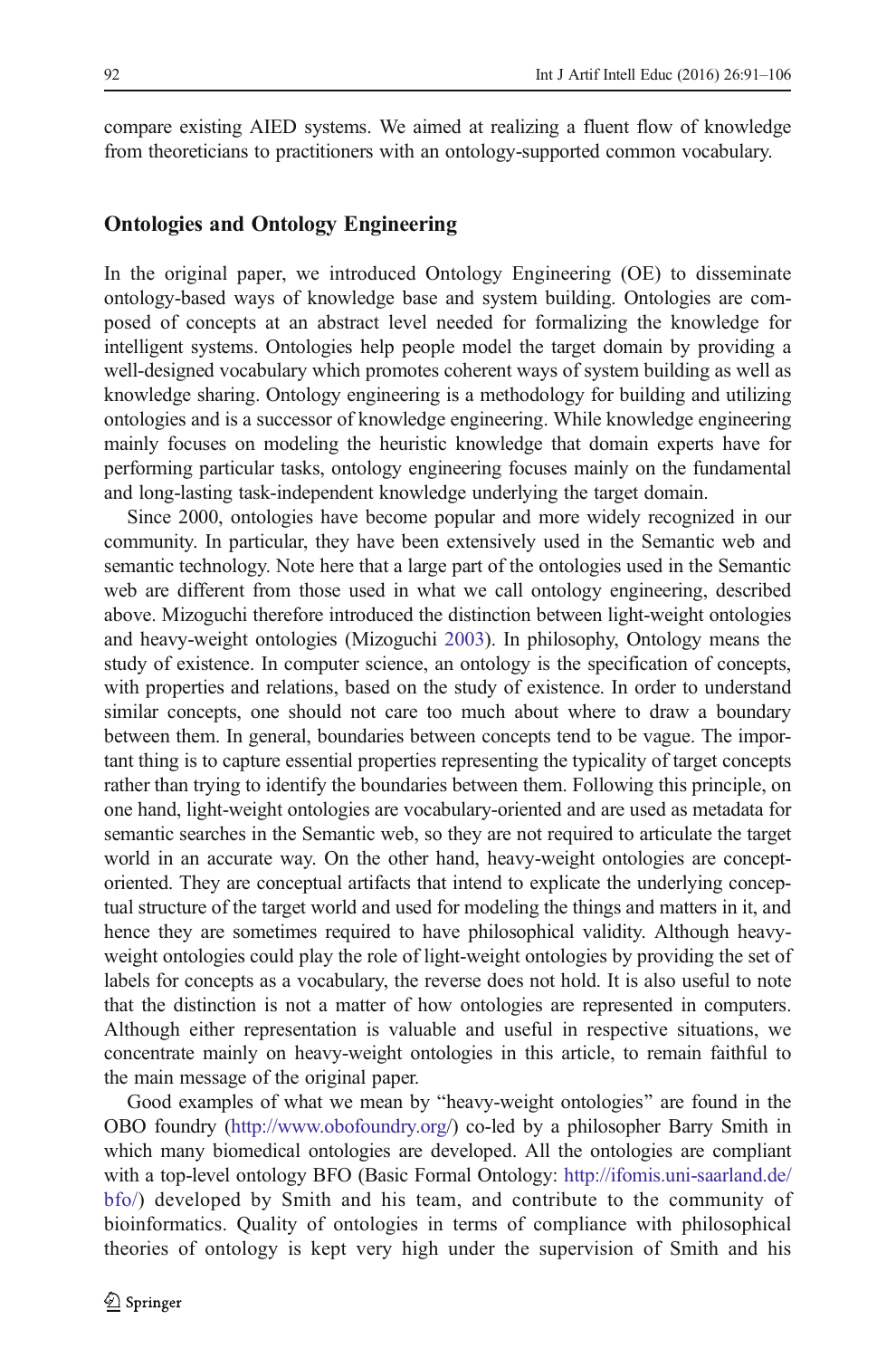colleagues. He established the International Conference on Biomedical Ontologies (ICBO) in 2009 to promote applied ontology in bioinformatics. People can learn what we mean by heavy-weight ontology from papers published in ICBO as well as ontologies in the OBO foundry. Mizoguchi has been constantly contributing to the ICBO community by developing a new definition of disease called River–Flow Model (RFM) (Mizoguchi et al. [2011](#page-14-0))(Rovetto and Mizoguchi [2015](#page-14-0)) and building a worldfirst ontology of diseases in terms of causal chains of abnormal states based on YAMATO (Mizoguchi [2010\)](#page-14-0), a top-level ontology he developed.

Another example is found in the activities of Laboratory of Applied Ontology (LOA: [http://www.loa.istc.cnr.it/](http://www.loa.istc.cnr.it)) led by Nicola Guarino established in 2002. Nicola Guarino's group has been a core of ontological engineering from logic and philosophical perspectives. DOLCE [\(http://www.loa.istc.cnr.it/old/DOLCE.html\)](http://www.loa.istc.cnr.it/old/DOLCE.html), a top-level ontology and OntoClean [\(https://en.wikipedia.org/wiki/OntoClean](https://en.wikipedia.org/wiki/OntoClean)), a methodology for building good ontologies are remarkable contributions to the community of ontology engineering world-wide. Mizoguchi's team and LOA had an official collaboration under (EU) Marie Curie IRSES Exchange Project, EuJoint: European-Japanese Ontology Interaction during 2010–2012 and published several papers on artifacts, functions and roles in the Journal of Applied Ontology. Nicola Guarino and LOA teams launched the International Association for Ontology and its Application (IAOA: <http://www.iaoa.org>/) in 2009 to promote applied ontology for information systems. This is almost equivalent to what we call heavy-weight ontology engineering. Mizoguchi joined IAOA as a founding board member. Guarino launched a premier conference FOIS (Formal Ontologies for Information Systems) since 1998, which has been run by IAOA since 2010. Mizoguchi has been contributing to journal of Applied Ontology and FOIS conferences on multiple respects of heavy-weight ontological engineering.

## Contribution: OMNIBUS and SMARTIES

In the above-mentioned paper (Mizoguchi and Bourdeau [2000\)](#page-14-0), we claimed that the importance and utility of ontological engineering was to solve typical problems found in building AIED systems. One of the most critical issues that we discussed was how to enable computers to understand and to exploit knowledge found in learning and instructional theories, and we envisioned an ideal authoring system (Fig. [1](#page-3-0)). We believed that ontology engineering provides us with conceptual tools and theories for dealing with real-world knowledge, which is different from formal disciplines like logic and reasoning which are "content-less". Computational aspects of intelligent learning support systems were our main concern. In 1995, Mizoguchi introduced a three-layer model of ontologies, in which the first layer is devoted to common vocabulary, the second layer to formal definition of concepts and the third layer to operational building blocks such as a task ontology (Mizoguchi et al. [1995](#page-14-0)) for executing application programs. We claimed that system building should not be ad-hoc but compliant with such an ontology model. In spite of this claim, the reality was not the case. While lightweight ontologies in the Semantic web have become popular and were used for semantically dealing with large data, not many systems compliant with such an ontological model appeared. In spite of this, we expected that heavy-weight ontologies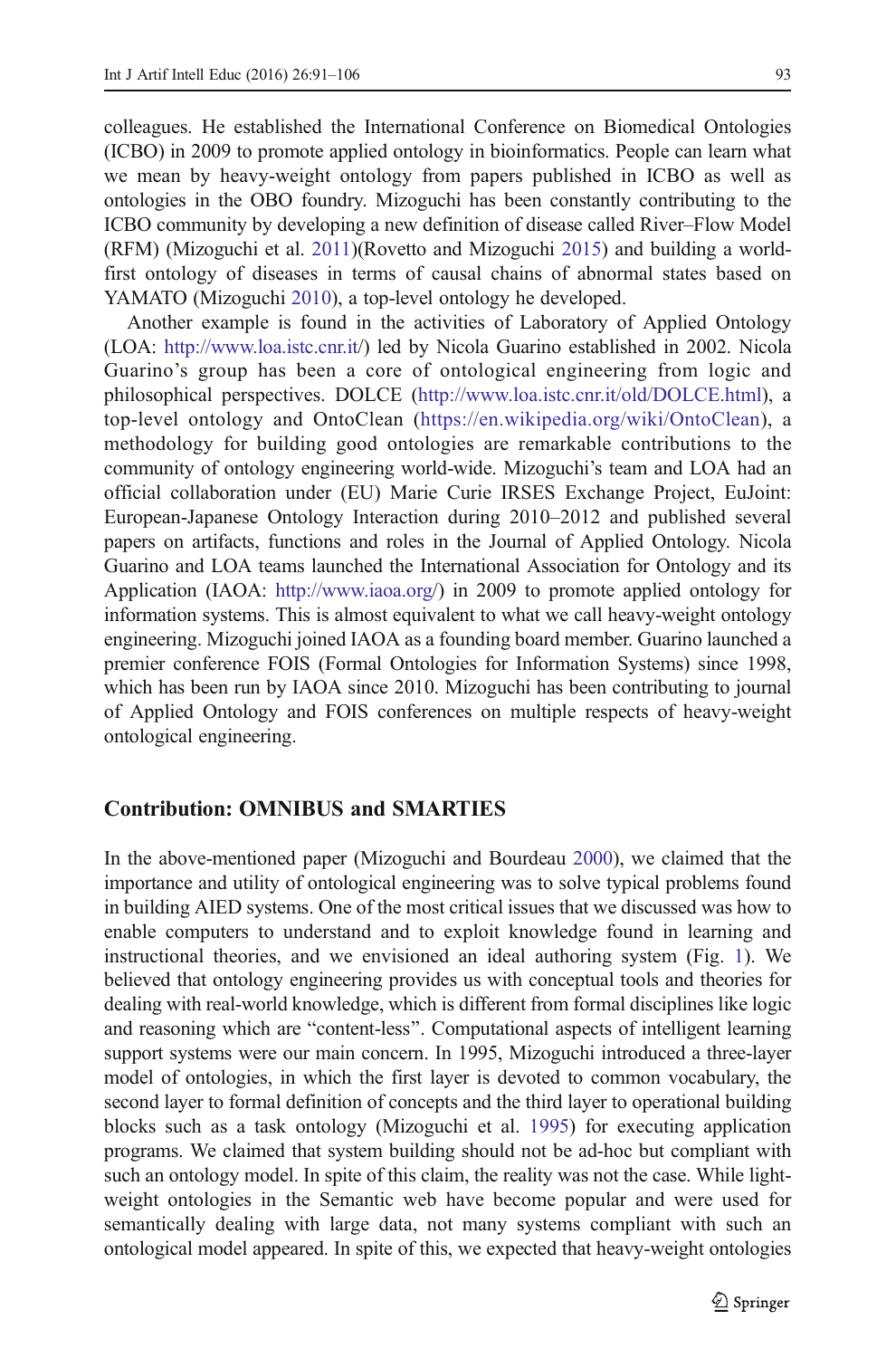<span id="page-3-0"></span>

Fig. 1 An envisioned ontology-supported authoring system in the original paper

would show their utility in modeling a content-rich world such as learning and instructional theories and authoring strategies.

Seven years later, OMNIBUS, an ontology of learning/instructional theories produced.

with the Hozo editor,<sup>1</sup> and SMARTIES, a theory-aware authoring system which runs on OMNIBUS, were developed (Mizoguchi et al. [2007](#page-14-0); Mizoguchi et al. [2009](#page-14-0)) (Bourdeau et al. [2007](#page-13-0)) by the authors' group. The results were described in an article that appeared in the special issue of this journal on Authoring Intelligent Tutoring Systems (Hayashi et al. [2009](#page-14-0)), and they should be understood as a solution to the problem suggested in the original paper (See Fig. 1). The OMNIBUS ontology and the SMARTIES systems are available on the project web site<sup>2</sup> and fully documented  $(25$ publications). These works complete our endeavor discussed in the original paper because the solution contributes to the clarification of what we really meant by an ontological engineering approach to intelligent authoring systems.

In 2000, a popular solution for dealing with knowledge was rule-base technologies, used in expert systems. Although it worked well for dealing with heuristic knowledge, there was little intelligent technology for appropriately modeling theoretical knowledge such as learning and instructional theories. Enabling computers to understand and utilize theories to help author learning scenarios was almost a dream. We proposed a notion of "theory-awareness" by which we meant a system which is aware of learning/ instructional theories so that it "knows" about such theories and can utilize them in building AIED systems.

The original paper suggested a direction to follow with respect to intelligent technology for building AIED systems in a more intelligent manner. In fact, we, the present authors have demonstrated a milestone system which realizes the goal envisioned i.e., "fluent flow of knowledge from theoreticians to practitioners"

<sup>1</sup> <http://www.hozo.jp/>

<sup>2</sup> <http://edont.qee.jp/omnibus/doku.php>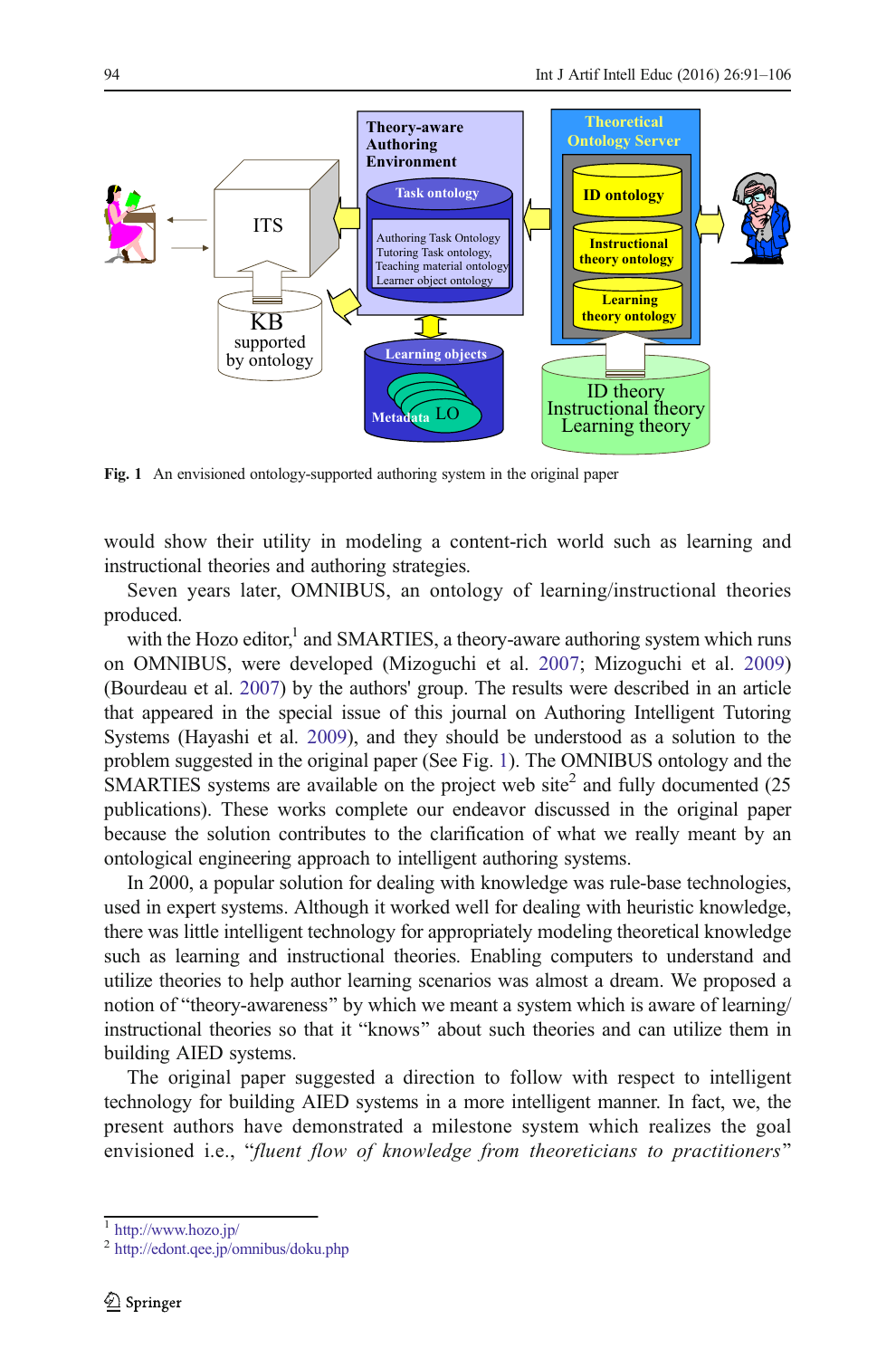(Hayashi et al. [2009\)](#page-14-0) (Mizoguchi et al. [2007;](#page-14-0) Mizoguchi et al. [2009](#page-14-0)) which was the most important contribution of the original paper.

As explained above, our solution is composed of the OMNIBUS ontology and the SMARTIES system and helps authors build theory-compliant learning/instructional scenarios. One of the main features of the OMNIBUS ontology is that it captures learning and instructional theories as a set of ways of decomposing a goal into a sequence of sub-goals. Simply put, for example, a behaviorist way of instruction is modeled so that the goal of helping learners learn would be decomposed into a sequence of actions like (1) giving stimuli, (2) observing the response, (3) repeating, and the same goal would be decomposed into (1) preparing an environment, (2) putting learners in it, and (3) letting them build knowledge, if the constructivist approach is adopted. This strategy of capturing theories is critical to making theories operational, since these two very different learning theories share the same goal, being "to help learners learn", but are differentiated from each other in terms of the way of realizing the shared goal. Therefore, computers can choose the best way of decomposing a given goal among possible ways extracted by analyzing theories and stored in OMNIBUS ontology. OMNIBUS has 99 ways of goal decomposition extracted from 11 theories/ models. OMNIBUS has the framework to include all theories and models, provided that they comply with the specification of the concepts of theory and of model. In this sense, it is the first and, to our knowledge, the only authoring system that does not constrain or favor one theory over another. The author, a person is making decisions to select the appropriate theories, which are complex and high-level decisions.

SMARTIES is an intelligent interactive authoring system for helping authors decompose the goal of supporting learners down to an executable sequence of learning/ instructional actions. It should be considered as a next-generation intelligent system running completely on the basis of an ontology without any heuristic knowledge. At every decision point, it can provide authors with available ways of decomposing a given goal into sub-goals by referring to decomposing ways suggested by the theories stored in OMNIBUS. By repeating such decomposition operations, authors can obtain a tree of sub-goals all of whose decompositions are supported by theories. In this way, they can design theory-compliant learning/instructional scenarios. Another remarkable feature of SMARTIES is that it can translate the decomposition tree into  $\text{IMS LD}^3$  code executable by IMS LD compliant tools (Hayashi et al. [2009\)](#page-14-0). OMNIBUS/SMARTIES has thus realized the envisioned theory-aware authoring system.

#### Concept Formation in the Wild : The Case of the I L Event Concept

Several powerful original ideas were proposed, among them the concept of 'I-L event', which integrates a 'Learning event' with an 'Instructional event' in one entity, and represents interaction between the learner and the instructional agent, as well as the activity on each respective side. This proposal was very instrumental in solving the problem of representing learning and instruction separately. In 2002, at the ITS Conference in Biarritz, we presented a communication entitled 'Collaborative ontological engineering of instructional design knowledge for an ITS authoring environment' (Bourdeau, 2002), where we exposed our efforts and progress in building the

<sup>3</sup> [http://www.imsglobal.org/learningdesign/ldv1p0/imsld\\_bestv1p0.html](http://www.imsglobal.org/learningdesign/ldv1p0/imsld_bestv1p0.html)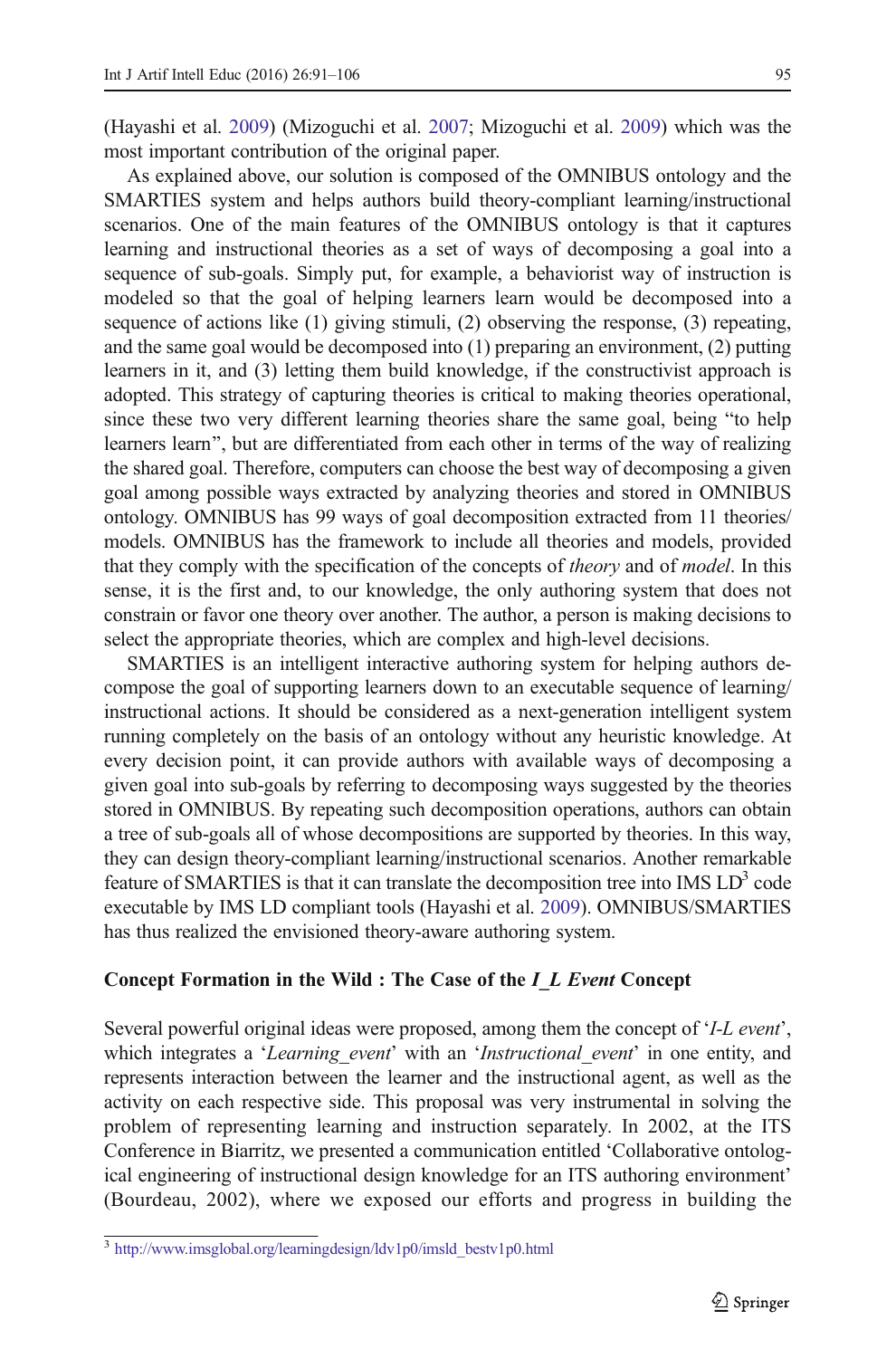OMNIBUS ontology. We realized that we were unable to find all the concepts that we needed to build the ontology. This is why we created new concepts, out of necessity. It was triggered the activity we were involved in, as is typically described by Engeström and Sannino [\(2012\)](#page-14-0) and called 'Concept formation in the wild'. The following tells the story of the emergence of the I L event concept.

As stressed by Engeström  $\&$  Sannino, forming a concept in the wild does not mean without constraints, and we had strong ones, one of them being to connect our ontology to an upper level or a top level ontology. What does this mean? A good example is the top level concept 'event' : we questioned ourselves whether *Learning* can be an event, and *Instruction* as well. In the case of a *Learning event*, it should mean that we have a situation where a *Learning agent* learns something. Similarly, an *Instruction event* should mean that we have a situation where an Instruction agent teaches something. But we needed a concept to express what happens when a *Learning agent* and an Instruction agent act and interact together (in space and time), so that Learning and Instruction processes are triggered. We had long discussions about Learning and Instruction, and the concepts of event, process, theory, strategy, and principle. We stumbled on the lack of concept to express *Learning/Instruction* as an event shared by both agents, produced by their respective actions and their interactions. Bourdeau was embarrassed that the Learning Sciences literature lacked such a concept, and Mizoguchi worked to create a new one,  $I$   $L$  event, as he reports:

As you know, we first tried to find a solution to our problem in Task Ontology, and were not successful. We had little progress for years. Then, I stopped our plan and tried to find one from another perspective or by another way. And, I suddenly found my idea of function decomposition (Kitamura et al. [2004](#page-14-0); Mizoguchi and Kitamura [2009\)](#page-14-0) is applicable to operationally capture learning/instructional theories. The heart of functional decomposition is the interpretation of any function as a goal-oriented interpretation of state change of before and after performance of the function. So, state is the key issue. I tried to find states in our domain. Of course, one is learner's state. But it is not the only one in our domain. The instructor's state, the situation of the instruction process (state of affairs), etc. State used in function decomposition must be singular, I mean, a unified state. But, instruction and learning actions are different and each has its own resulting state.... Oh yes, even if instruction and learning are different actions done by different agents, they can be thought to form a unified pair like you speak and I listen, you write to me and I read it,... You see, then I arrived at the idea that instructional state and learning (learner's) states can be dealt with a pair at any time in terms of which we can represent those events.

Even if I. L event is a good concept in terms of its semantics and of its specification, but the term we used to name it needs improvement to be shared effectively among humans.

A second example is the *What to learn* concept. How to express the 'something to be learned'? We tried 'Learning object', but it is a different concept, specific to intentional instruction. What we needed is to express any knowledge, competency, skill that someone is learning, intentionally or not, and with or without instruction. The most unambiguous expression for the semantics that we wanted to have is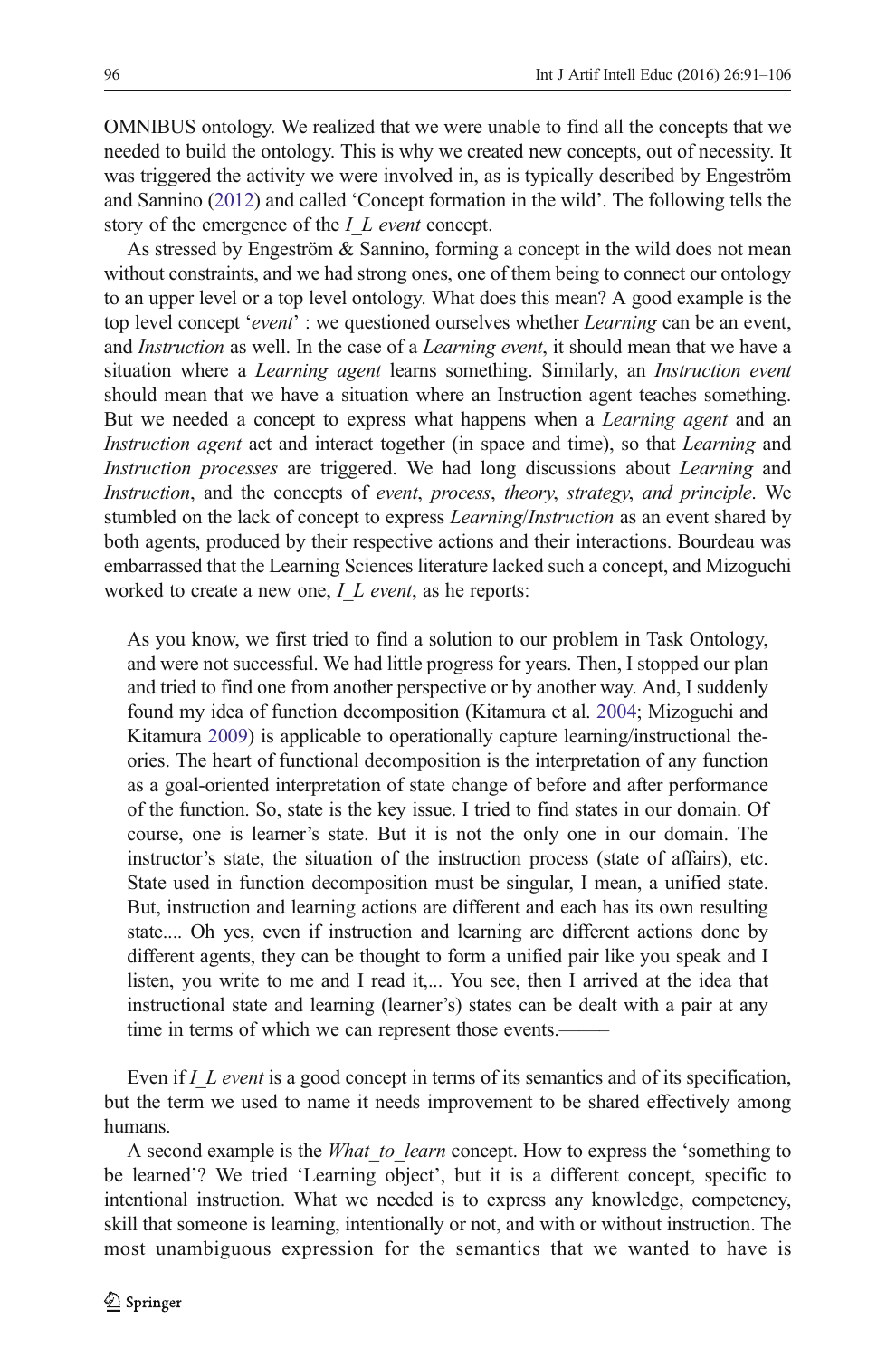What to learn, which includes all types of things to learn. Again, although it is a correct concept, the term that we chose could be improved.

In philosophy, Ontology means the study of existence. In computer science, an ontology is the specification of conceptualization, with properties and relations, based on the study of existence. Strangely enough, in our efforts to represent existence, we had to create a new existing thing (concept) in order to represent reality.

Viewed from an ontological perspective, ways of decomposition are entirely supported by concepts defined in the OMNIBUS ontology, that is, there are no ad-hoc concepts or knowledge in them. The concept of finest granularity is a learner's state, which is the foundation for understanding and utilizing various learning/instructional theories, based on our firm belief that any phenomena should be interpreted in terms of state change and learning/instructional theories are not an exception. States contained in OMNIBUS are valid in the sense that they are necessary and sufficient to interpret the 11 models/theories from the perspective of ways of goal-decomposition.

In order to demonstrate operational aspects of ontologies in OMNIBUS, we presented the definition of the class of  $I$  L event defined in terms of many fundamental concepts in Hozo together with Learning (and Instructional events) as shown in Fig. 2. We have no expectation that readers try to understand such implementation-level information of  $I$   $L$  event in detail. What we want to claim by Fig. 2 is that OMNIBUS contains numerous  $I$  L events defined as subclasses of it to model about 11 theories and models found in the literature to enable SMARTIES to "*understand*" existing learning/instructional theories and models for helping authors develop theorycompliant learning scenarios.

#### Deployment of OMNIBUS-SMARTIES

The work on OMNIBUS and SMARTIES proceeded to the phase of deployment in 2010. One activity is the use of SMARTIES with a help of the first author of (Hayashi and Mizoguchi [2012](#page-14-0)) in Tochusha (an official community of junior high school



Fig. 2 I L event and Learning event in OMNIBUS ontology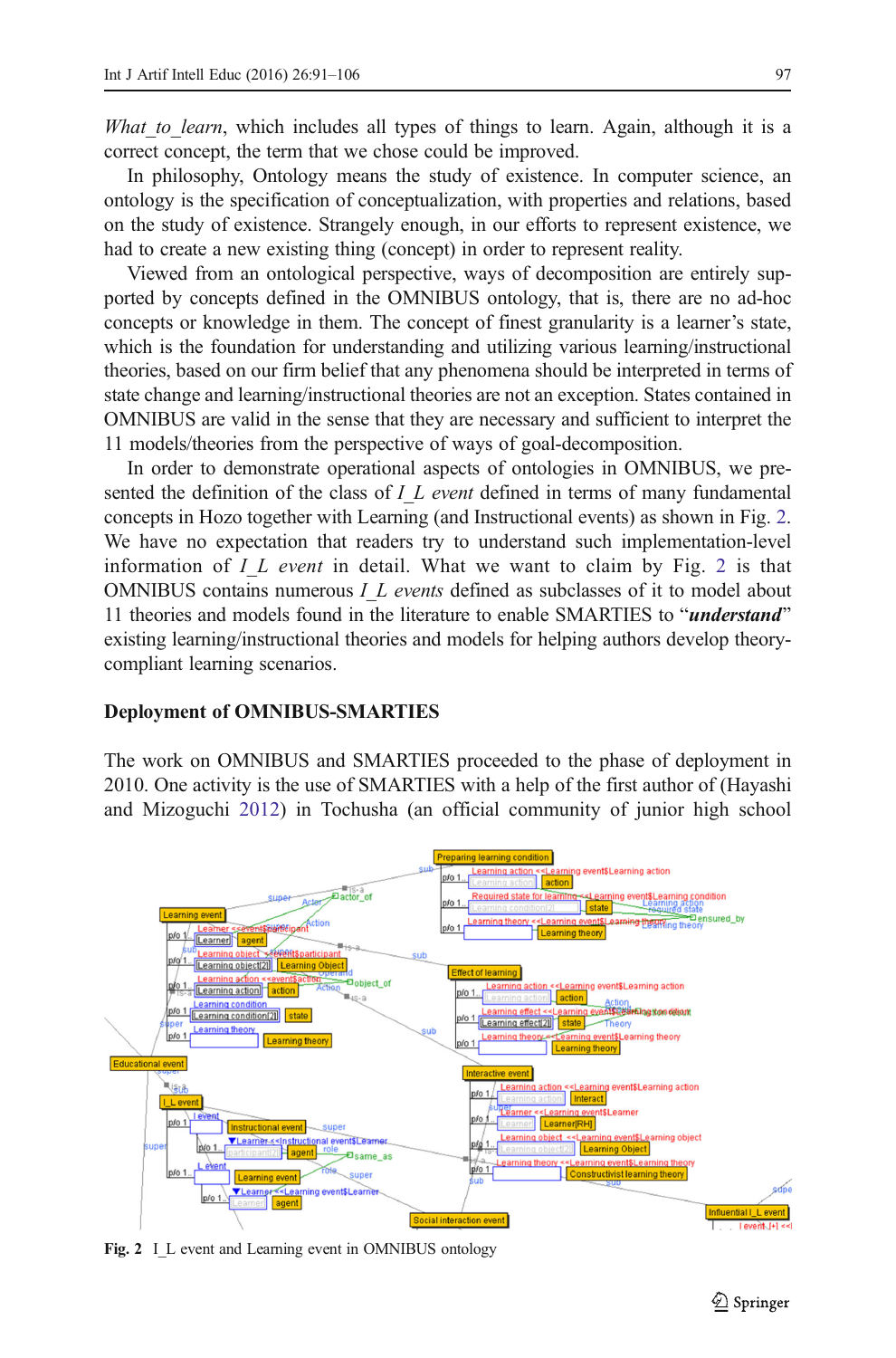teachers in Tokyo) for promoting teaching knowledge sharing and development in the subject of social science. They had already established a model scenario at a reasonably high level of abstraction under which all instructional/learning scenarios used in junior high schools in Tokyo will hopefully be built. Another is the augmentation of SMARTIES to enable automatic building of a goal decomposition tree from an input of rough sequence of learning scenario (Kasai et al. [2010,](#page-14-0) [2014\)](#page-14-0). The new system is named FIMA-light and has been built using rule base technology. It should be considered as an intelligent front-end of SMARTIES. We adopted an existing teacher-friendly vocabulary for describing lesson plans used by teachers, and we map these terms to those defined in OMNIBUS to enable SMARTIES to understand the lesson plans made by authors as input. FIMA-light, generates a couple of the most plausible goal-decomposition trees which are expected to reflect on author's intention hidden in the input lesson plans. The performance was surprising. FIMA-light can generate trees that have about 90 % accuracy of estimation of hidden sub-goals and can give authors opportunities to reflect their design rationale left implicit in the initial lesson plan and to improve the lesson plans with help of the presented trees. Another feature of FIMA-light is that it is domain-independent. In fact, it has been positively assessed using lesson plans of five different subjects made by four (junior) high school teachers.

# Methodological Evolution in Ontology Engineering

From the methodological viewpoint, a significant evolution occurred during these years, and is summarized in this section. The first version of our OE methodology (Mizoguchi et al. [1995\)](#page-14-0) that presided the beginning of the OMNIBUS project contained three layers: common vocabulary, formal definition of concepts and operational building blocks such as a task ontology. In parallel, Mizoguchi was working on a top-level ontology, which was released in 2010 under the name of YAMATO (Mizoguchi [2010\)](#page-14-0). With YAMATO, Mizoguchi established the universal and fundamental concepts that would allow him and his team to unify and share a description of the existing: event, process, agent, etc. He then oriented the development of OMNIBUS in this direction, with the constraint of relating our ontology to an top-level ontology, whereby we ensured that the specification at the most abstract level of basic concepts such as event, process, system. This ontology engineering principle has two advantages: on the design level, it provides a common vocabulary, and on the scientific level, it allows for refutation or discussion at the most abstract and even philosophical level.

# Impact and Influence

In this section, we review a number of research projects that happened either as a direct result of our work, or were directly influenced by it.

# Group Formation in CSCL

What to be mentioned first would be a study on group formation for group learning in CSCL (Computer Supported Collaborative Learning) initiated by Inaba et al. [\(2000\)](#page-14-0).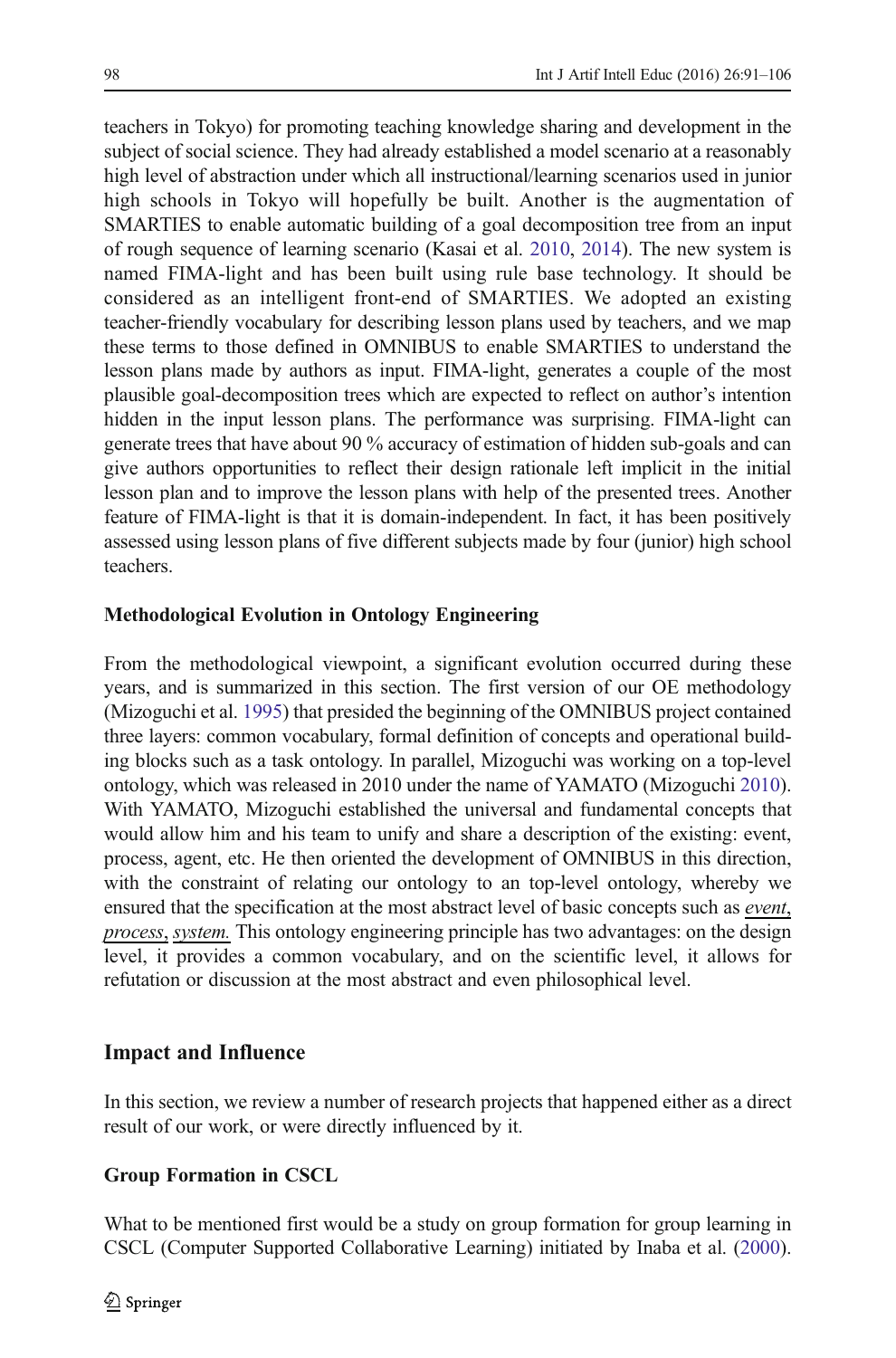Seiji Isotani and Mizoguchi built an ontology of learning theories for group formation by interpreting some theories from the view point of group formation (Isotani et al. [2009,](#page-14-0) [2010\)](#page-14-0). At that time, group formation was mainly done in ad-hoc ways. The proposed method opened a new direction of theory-justified group formation. The work is still evolving and the recent result is found in (Isotani et al. [2014](#page-14-0)).

## Intelligent Authoring

Lora Aroyo extended her work on AIMS to build Ont-AIMS (Aroyo et al. [2003](#page-13-0)). She reorganized her work on AIMS which is an advanced authoring model and developed ATO (Authoring Task Ontology) by introducing the notion of task ontology (Mizoguchi et al. [1995](#page-14-0)). In addition to the original features of AIMS, ATO enhanced it as an intelligent authoring system which can help authors build domain models, course models and instructional models in a unified manner.

#### Ontology-Based Learning Design

Psyché was also influenced by our views when she described her pioneering work on an ontology of educational theories and their relation to learning design (Psyché et al. [2005\)](#page-14-0). This ontology takes into account learning design (LD) specifications such as OUNL-EML and IMS-LD at the conceptual level (1), semantic web standards such as OWL at the formal level (2), as well as JAVA standards at the implementation level (3). The ontology provided a knowledge base for any IMS-LD compliant authoring systems/LKMS, in order to provide services to authors of LD scenarios. To illustrate this idea, she developed CIAO, a service to the instructional designer. This work is detailed at length in her thesis [\(https://halshs.archives-ouvertes.fr/hal-00190048/](https://halshs.archives-ouvertes.fr/hal-00190048/document) [document](https://halshs.archives-ouvertes.fr/hal-00190048/document)).

#### Culturally-Aware Instructional Design

Our work inspired Savard in her doctoral dissertation, where she explored ways to model culture and cultural variables to inform instructional design decisions (Savard et al. [2014\)](#page-15-0). She used a Design-based Research (DBR) iterative approach to identify cultural variables and modeled knowledge regarding these variables via a formal ontology, on the basis of which she created a "Cultural Diversity" knowledge base. Variables were grouped into three categories: Values, Common Practices and Human Interactions. The Values category consists of the following variables: relationship with authority, tolerance for uncertainty, individualism/collectivism, approach towards time. The Common Practices category consists of the variables: learning aims, lesson plan, rhythm of learning activities, learning situations, pedagogical communication, cooperation-collaboration, detailed feedback, summative evaluation methods, and the interpretation of results. The Human Interactions category consists of teacher's role, learner's role, reaching learning goals and available learning resources. This work allowed her to develop a formal ontology and a "Cultural Diversity" knowledge base, which brings together knowledge regarding five cultures: Quebec, Mauritius, France, Belgium and Gabon.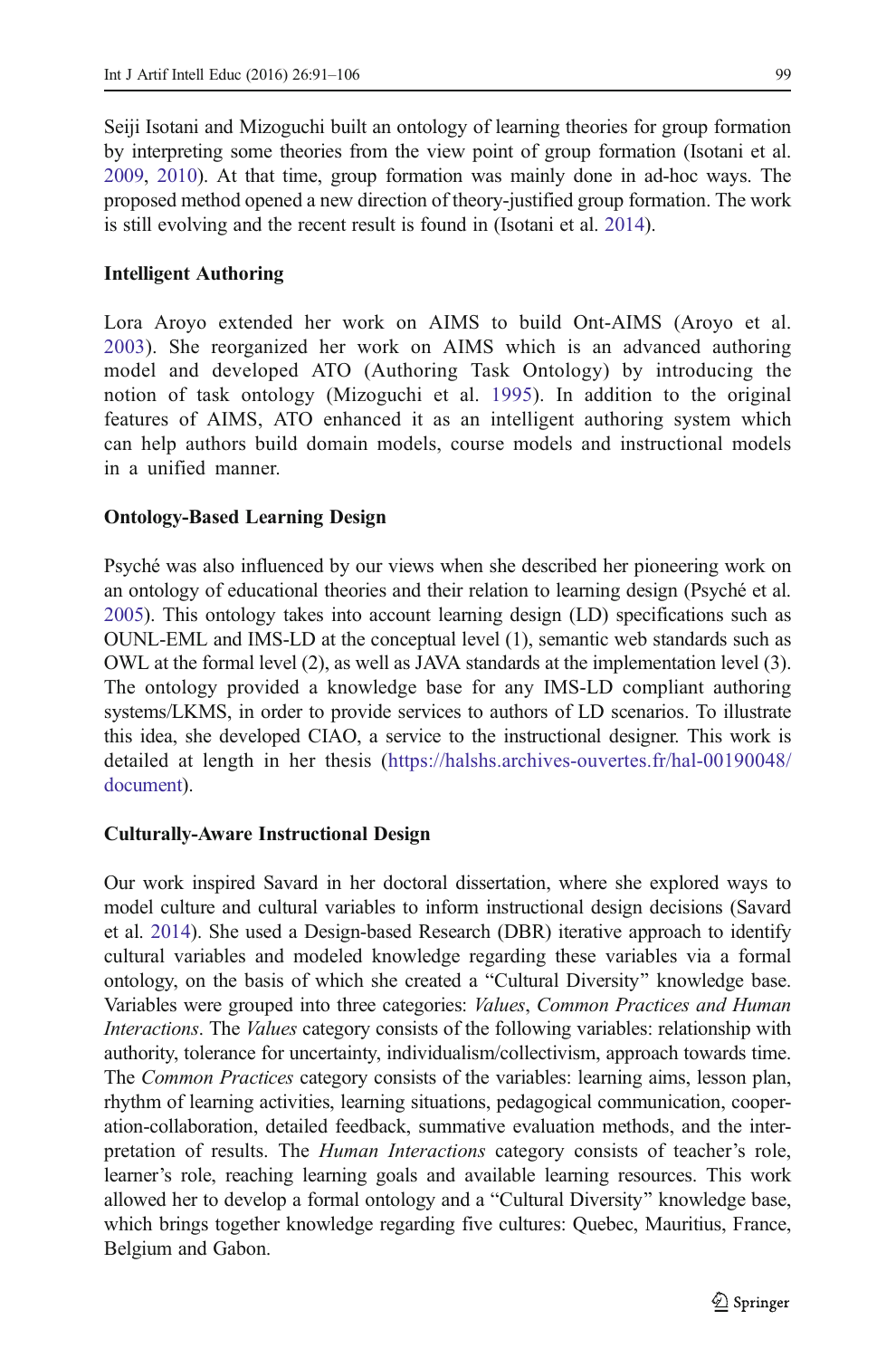# Ontology of the Technology-Enhanced Learning (TEL) Domain

Bourdeau and Balacheff [\(2014](#page-13-0)) worked on defining the terms and the domain of Technology-Enhanced Learning (TEL), a field that intersects with AIED. As claimed by the authors, 'both the concept of Technology-Enhanced Learning and the thesaurus are probed, followed by an attempt to reconcile them within an ontology. Why would we need or wish to have an ontology? The justification is to clarify the status of TEL as a domain, and to formally express a shared understanding of TEL's concepts and structures, and thus help researchers in the field to properly position their projects and papers, share their results, and discover evidence about learning with technology, as well as propose open challenges'. The TEL meta-project is built on a legacy of the Kaleidoscope FP6 European network of excellence (2009–2012). As a result, the TeLearn open archive was created, dedicated to research in the field of Technology-Enhanced Learning. The Thesaurus was extracted from the corpus of scientific papers contained in TeLearn, and a list of terms was produced with their weight (number of occurrences) and the strength of their links. Based on this list, a dictionary containing definitions written by experts in the field was created [\(http://www.tel-thesaurus.net/\)](http://www.tel-thesaurus.net/). Subsequently, the TELONTO Project, aiming to propose a conceptual framework engineered as an ontology that can interpret the terms of the TEL Thesaurus and evolve with the development of the field, was proposed. The approach taken to reach this goal consists in connecting the elements of the TEL Thesaurus through the use of the OMNIBUS ontology. The TEL hierarchy has the concept of TEL as its root, and the first level classes are: Enhancing mechanism, Technology, Learning, Instruction, Instructional Design, and Theory. Under the class Enhancing mechanism are the mechanisms used to enhance learning. Knowledge representation is used to model the learner, the domain, or to represent other kinds of knowledge. Adaptation is used to adjust the level of problems, the epistemic feedback, the instructional strategy, or the kind of visualization. The role of collaboration is to foster learner motivation and engagement, as well as to implement strategies and tools for social construction of knowledge. Mobility is a new way to enhance learning, and Simulation a way to enhance inquiry learning, as well as to pursue the study thereof. Under the class *Technology* are the main technologies from the Thesaurus: Remote Labs, Semantic Web, Authoring Software, Portfolio, Standards, Multimedia, Grid, and Data Mining. In our view, these technologies make sense when associated with an enhancing mechanism used by the researchers. Other classes are those imported from the OMNIBUS ontology: Learning, Instruction, Instructional Design, and Theory. The authors claim that when integrated with the TEL classes, it will become possible to finalize the ontology. This effort illustrates the feasibility and the benefit to work both bottom-up and top-down to obtain a successful integrated domain ontology.

# An Upper Level Ontology of Culture

Blanchard and Mizoguchi built an ontology of culture intended for developing culturally-aware ITSs (Blanchard et al. [2010](#page-13-0)). Blanchard had initiated a series of International Workshops on Culturally-Aware Tutoring Systems<sup>4</sup> (CATS) since 2008, where Bourdeau and Savard also participated on a yearly basis, while Blanchard and Mizoguchi continued to work on their ontology of culture. Four years later, they

<sup>4</sup> <http://cats-ws.org>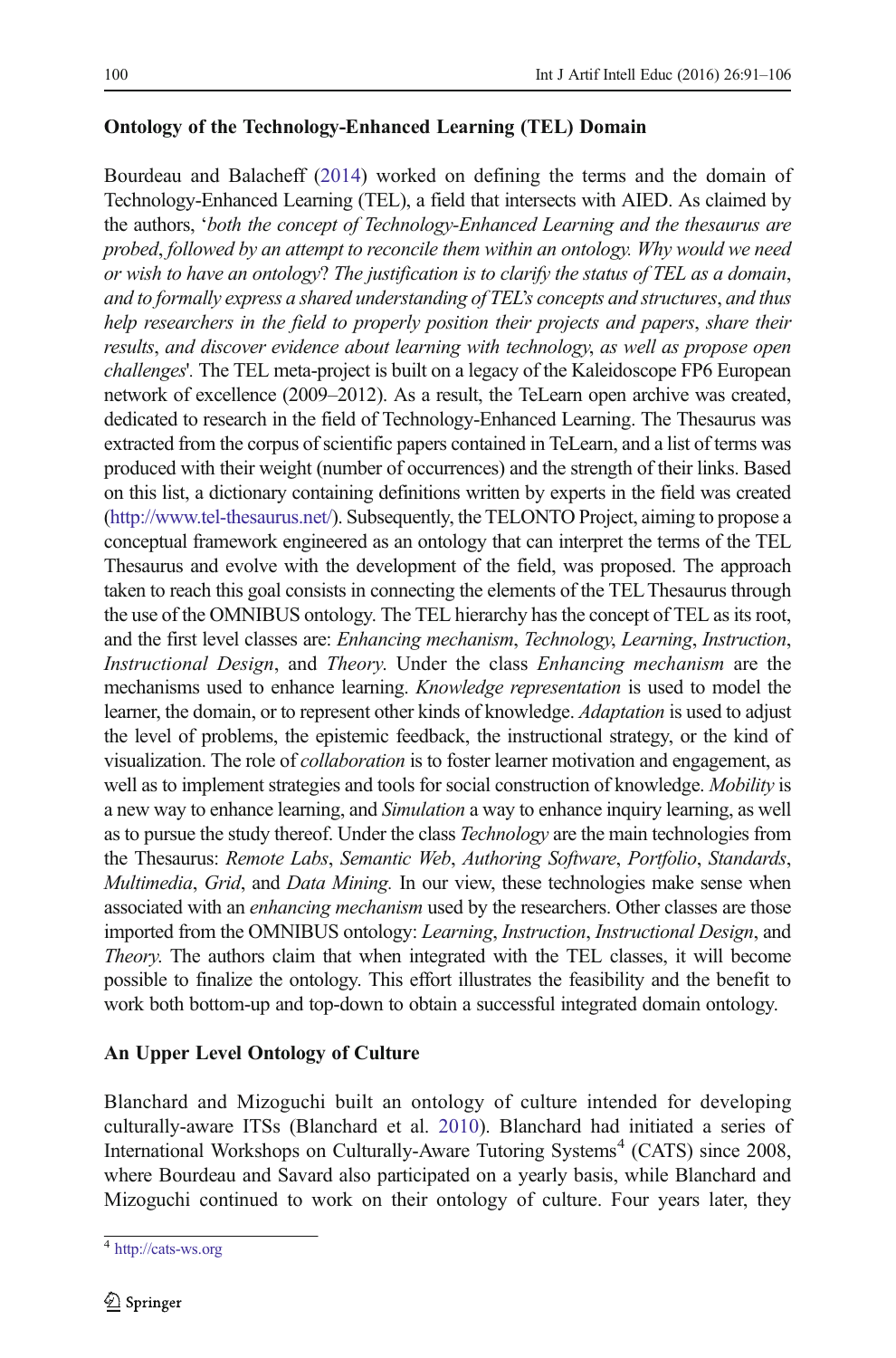published a revised and more refined version called MAUOC (More Advanced Upper Ontology of Culture) (Blanchard and Mizoguchi [2014\)](#page-13-0). This ontology was also built in reference to the top level ontology, YAMATO (Mizoguchi [2010\)](#page-14-0). This top-level ontology opens doors to interconnect with operational ontologies such as Psyché's and Savard's, in order to build a complete intelligent architecture for authoring Culturally-Aware Tutoring Systems.

In this section, we summarized several research efforts in which our work has and clearly been instrumental. Moreover, considering the number 394 (Google scholar citations as of August 25, 2015), a large number of researchers have read the original IJAIED paper and either commented it or directly integrated it in their own work. However, the high level of complexity of OMNIBUS-SMARTIES, which makes it so powerful, may have been discouraging for some researchers, in terms of the time and efforts it requires to master it. Another possible obstacle was the use of the Hozo editor, while during that period Protégé became more or less the standard.

# Limitations of the Impact and Recent Trends in AIED and in Ontology Engineering

In spite of the authors' efforts in demonstrating how to proceed in the suggested directions for the use of ontology engineering in AIED, research on ontology building has not reached our expectation. Instead, vocabulary-oriented ontologies have been popular in the community and led to interesting activities around metadata in the Semantic Web (SW) including Learning Design (LD). Another LD, Linked Data, provides us with a bottom up approach to integrating and utilizing existing learning objects/resources. A good survey on this topic is found in (Dietze et al. [2013](#page-14-0)). Both trends are fundamentally different from our approach and sometimes contrast with it. An exception is the research reported in (Sklavakis and Refanidis [2014\)](#page-15-0), where the authors discuss an ontology-driven ITSs in line with our idea of ontology engineering.

Since 2000, the Semantic Web (SW) technology has exploded and been disseminated world-wide including the AIED community. A series of workshops on Applications of SW Technologies for E-Learning  $(SW-EL'04)^5$  was established by Darina Dicheva and Lora Aroyo in 2004 and it has contributed to the promotion of ontology and semantic technology in the community. At the LICEF research center at Tele-university, Gilbert Paquette, Research Chair on Instructional and Cognitive Engineering, and his team have proposed a knowledge modeling framework for instructional engineering, with ontologies, methodologies, tools and applications, that are described in detail in the book entitled 'Visual Modeling for Semantic Web Technologies: Models and Ontologies' (Paquette [2010\)](#page-14-0). Another notable major activity is around LOM (Learning Object Metadata) issues.<sup>6</sup> An example can be found in LRMI<sup>7</sup>/Linked Open Vocabularies<sup>8</sup>/[schema.org](http://schema.org), which is currently being active. Concerning SW activities in AIED, activities done by Vladan Devedzic and Jelena Jovanovic are good examples. This topic is well-discussed in (Devedzic [2015\)](#page-14-0).

<sup>5</sup> [http://iiscs.wssu.edu/swel\\_workshops/index.html](http://iiscs.wssu.edu/swel_workshops/index.html)

<sup>6</sup> [http://en.wikipedia.org/wiki/Learning\\_object\\_metadata](http://en.wikipedia.org/wiki/Learning_object_metadata)

<sup>7</sup> <http://dublincore.org/dcx/lrmi-terms/>

<sup>8</sup> <http://lov.okfn.org/dataset/lov/schema.org>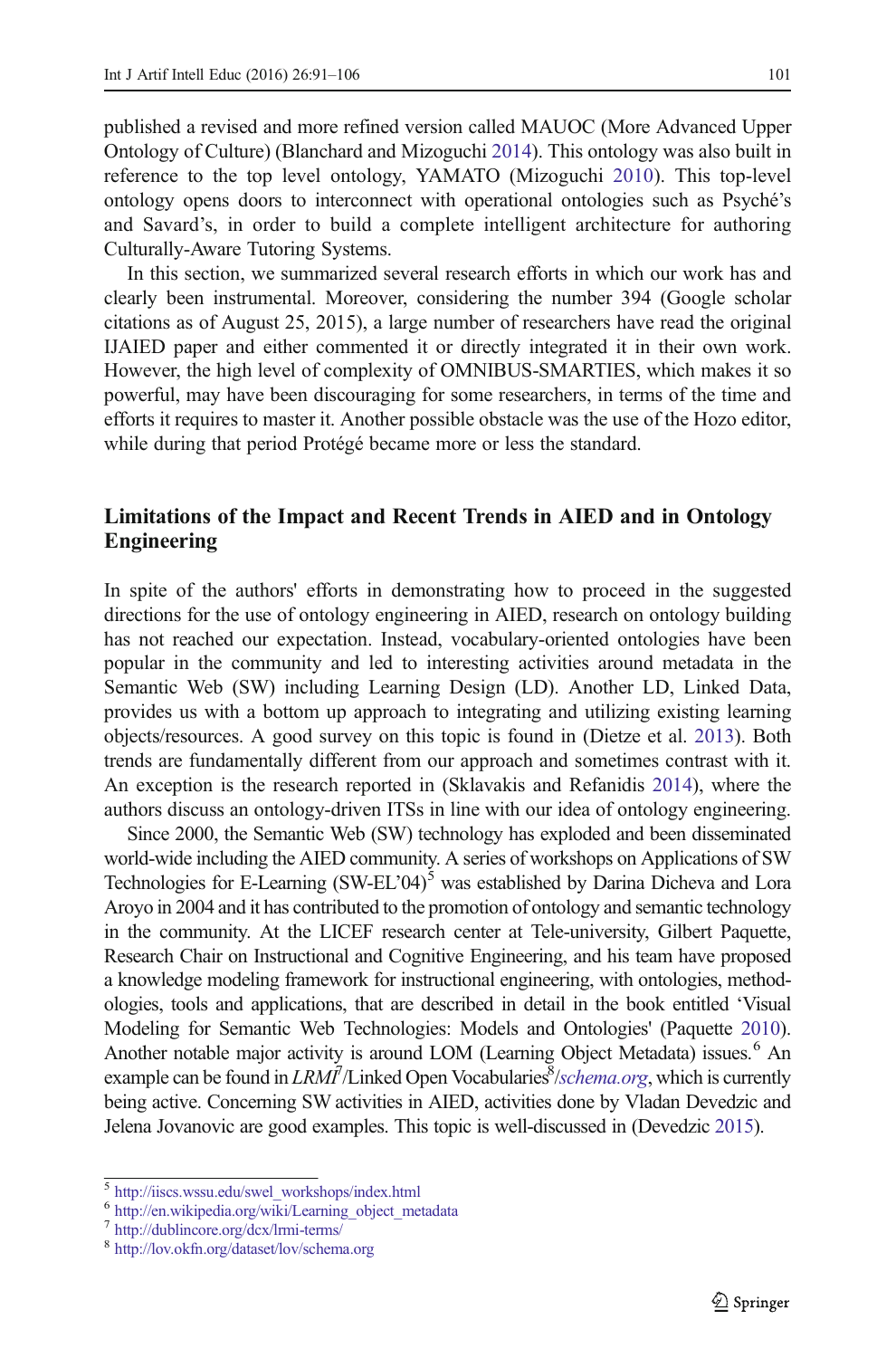# Conflict Between two Parties

We often see a common conflict between two parties either of which is involved in the process of achieving the same goal, say, building a (ideal) system which necessarily has conflicting properties. A typical example would be knowledge-based systems like expert systems and the SW systems where conflicts appears between high functionality (quality) vs. scalability (quantity). The former adopts a strategy to attain high functionality first putting scalability aside, while SW systems try to attain scalability first rather than pursuing high functionality. Ontology building is not an exception. A good ontology is expected to possess high quality and scalability. By high quality, we here mean not only consistency but also fidelity to philosophical theories and to the target domain as its model. The difference is usually methodological or strategic for achieving the shared goal. One party would like to attain high functionality first in a limited domain, while the other aims to attain scalability as the primary property. The conflict in the ontology engineering community would be better interpreted as a methodological conflict between top-down and bottom-up approaches to building ontologies (See Fig. 3). The issue here is not the question of which party is bigger than the other. Either way may be right. The real issue is two-fold: (1) we do not know the best way to proceed directly toward the goal and (2) neither way might be successful in reaching the goal.

We know performing a top-down way requires us to overcome several difficulties and barriers. This is why the authors presented OMNIBUS/SMARTIES as a solution to the problem discussed in the original paper. Now, feasibility of the top-down way is shown to the community with full documentation. We believe it is the time to expect more people adopt the top-down way to build ontologies.

# KLI Activity

The claim of our 2000 paper was that we needed an ontological layer both to pursue research in the domain and to build an authoring system. But this has not happened yet, with the exception of SMARTIES, and the research field is still fragmented and sometimes even discordant. The early 2000's saw the emergence of the Semantic Web, and the tendency to build ad hoc and shallow ontologies. In addition, cognitive



Fig. 3 On scalability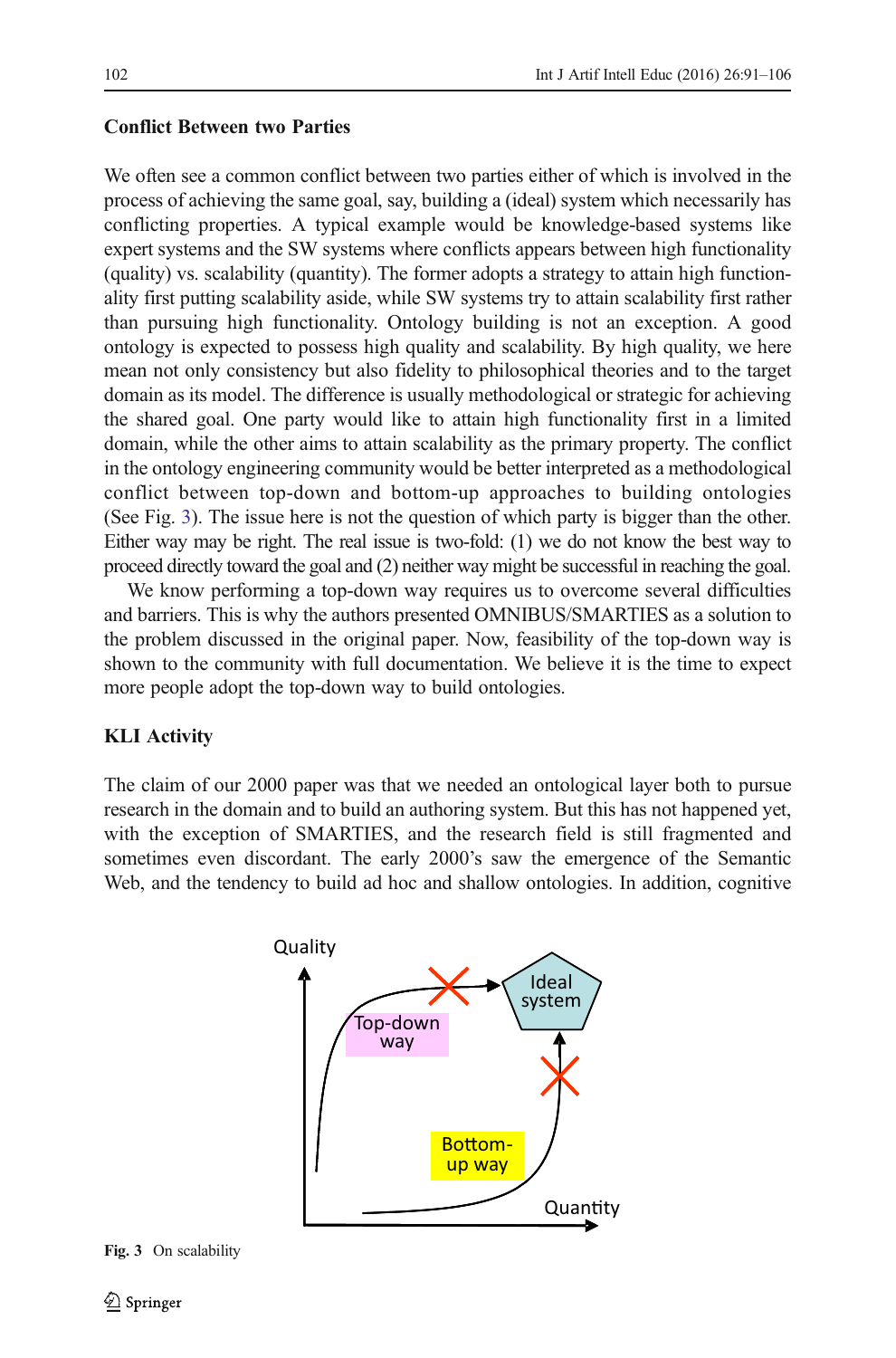scientists, continued to overlook our work. A major and recent effort to establish a conceptual framework for the ITS domain is reported in (Koedinger et al. [2012\)](#page-14-0) in which the authors propose the following high-level categories: *knowledge components*, learning events, instructional events, and assessment events, which compose the Knowledge-Learning-Instruction (KLI) framework. According to the authors, the articulation of these categories would allow us to predict effective or robust learning. In their article, however, the authors do not express any intention to formalize their framework as an ontology, which would allow the creation of a system (ITS) which would reason and act based upon a shared scientific foundation. The authors did not elaborate a refutation nor a criticism of our work.

## GIFT Activity

In the last decade, CMU developed many facets of and tools for Cognitive tutors, as well as a datashop. The University of Memphis developed the series of natural language-based Auto-tutor. In 2009, a serious integration effort started under the auspices of the US Forces lab, uniting prominent researchers in the field in a joint initiative called GIFT (Generalized Intelligent Framework for Tutoring). The group has been working at two levels: conceptual and architectural. At the conceptual level, they have proposed a conceptual architecture, a testbed methodology, and a functional block diagram. Each module of an intelligent tutoring system is the object of a book, with a collection of the various views on this module by researchers: volume 1 is on learner modeling (Sottilare et al. [2013](#page-15-0), p.277), volume 2 on Instructional management (Sottilare et al. [2014,](#page-15-0) p.390), and volume 3 on Learner Modeling (Sottilare et al. [2015\)](#page-15-0). At the architectural level, their efforts tend to integrate the best ITS technologies inside one system that provides services for authoring, managing and conducting research. The team also develops tools to share models and objects. As posted on the GIFT website on Oct. 24, 2014 'the current GIFT release allow(s) for a pedagogical engine to select content based on information about the learner, skip content based on pre-test information, assign remediation based on post-test information, assess learners in a practice environment, and assign feedback/remediation from observations'. In the GIFT architecture, interface specification is drawn from a set of input/outputs for each module, which is based on an ontology which defines the types and relationships between modules, and each Module has an ontological specification of input/output information (Personal communication from Keith Brawner, 2014–10-17), Although GIFT contains sets of specifications for ITS concepts, it is not in the intentions of the GIFT team to consider an ontological framework that could include all possible events, processes or theories.

As a conclusion to this section, since there has been no refutation of our approach, and since we have made a complete proof-of-concept, we believe that concept-oriented ontology engineering is the best methodology for our purposes, as claimed in the original paper.

## Conclusion and Perspectives for OE in AIED

Thanks to the work of our team and of collaborators, we were able to contribute to the community with: 1) a full solution for an intelligent authoring system for ITS, 2) a new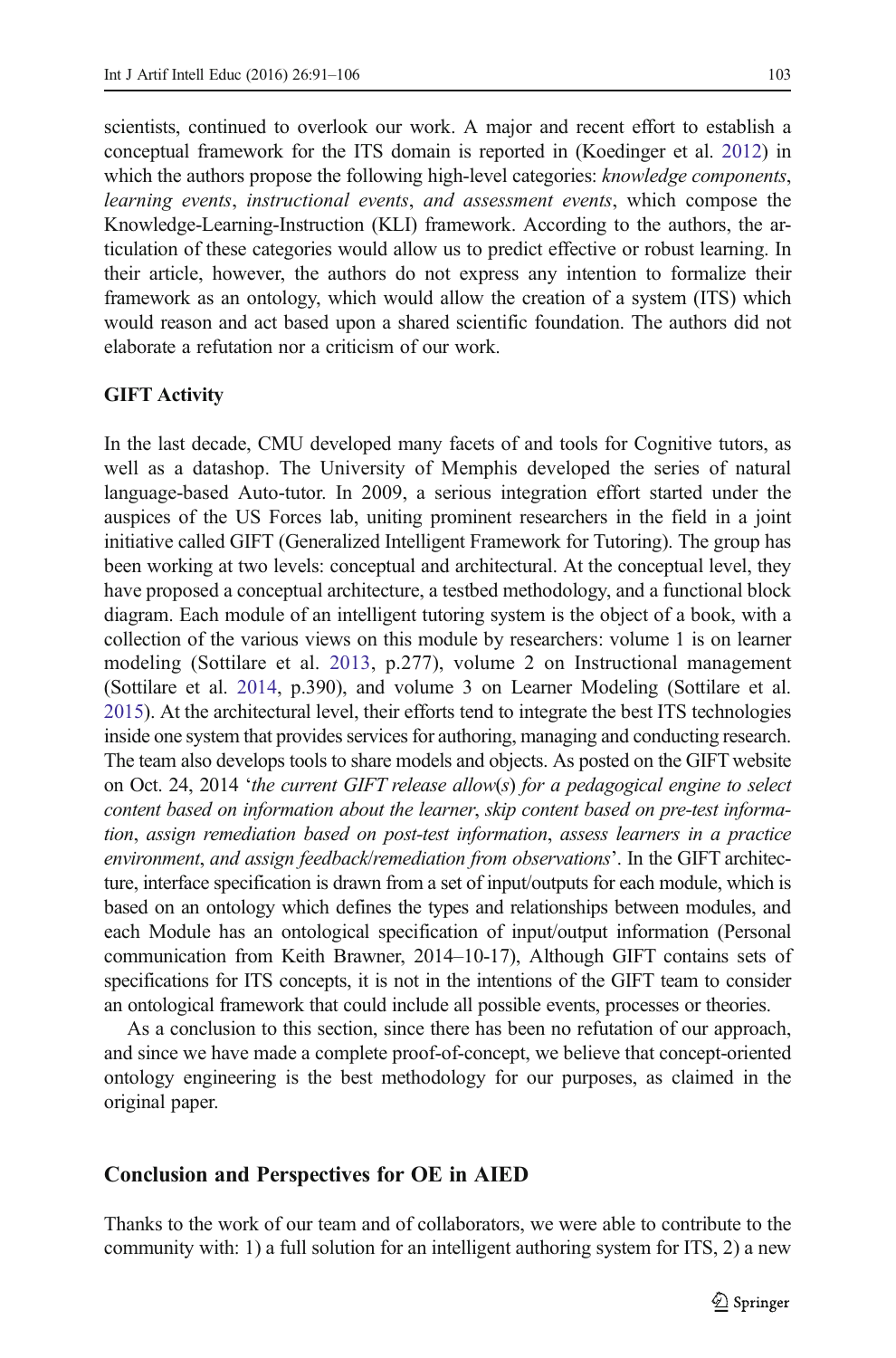<span id="page-13-0"></span>OE methodology with three levels that interconnect and allow a fluent flow of knowledge from theoreticians to practitioners. Our next step is to demonstrate, by integrating OMNIBUS and MAUOC with Savard's operational ontology, how this three-level architecture performs.

We envision a beautiful future in which all theories are archived in an advanced database using ontology engineering in two ways: the first being to use the semantic technology for intelligent search of the related papers with well-organized metadata, and the second to use the ways of goal-decomposition we have employed in OMNIBUS to organize and store theoretical knowledge in an operational manner. These two would make theories truly accessible to practitioners. Furthermore, ways of goal-decomposition extracted from best practices should be stored in the same platform as those extracted from theories. This is possible thanks to the innovative idea of design philosophy of the OMNIBUS ontology. That is, the notion of ontology of states adequately characterizes situations of learning/instructional processes as well as learner's understanding states about the target subject during the course of learning enables us to capture many theories and best practices in a common framework (OMNIBUS). Expected benefits for potential users and practitioners are considerable.

One well-known issue about ontology is the fact that many of the ontologies out there are left isolated. To say the least, they should be settled under a sophisticated upper ontology, with the benefits that we have demonstrated in our work. That would help people to better understand each ontology by identifying direct super classes of the top-level concepts in the ontologies. Such an attempt might reveal the insufficiency of definitions of the top-level concepts, partially because they would have difficulty in identifying corresponding concepts in an upper ontology.

The last, but not least, issue that needs to be addressed is the methodology to integrate top-down and bottom-up approaches of ontology engineering. Although we know this is a very interesting topic to discuss, it is left as future work or for other researchers as a challenge.

Acknowledgments The authors are grateful to Bill Holden for his valuable comments on the manuscript. This work is partially supported by JSPS KAKENHI Grant Number 26240033.

#### References

- Aroyo, L., Mizoguchi, R. & Tzolov, C. (2003). OntoAIMS: Ontological Approach to Courseware Authoring: Proc. of the International Conference on Computers in Education (ICCE2003), pp.1011–1014, Wanchai, Hongkong.
- Blanchard, B., & Mizoguchi, R. (2014). Designing Culturally-Aware Tutoring Systems with MAUOC. Research and Practice in Technology Enhanced Learning (RPTEL), 9(1), 41–69.
- Blanchard, E., G., Mizoguchi, R., & Lajoie, S. P. (2010). structuring the cultural domain with an upper ontology of culture. In E. G. Blanchard, & D. Allard (Eds.), Handbook of research on culturally aware information technology: perspectives and models. Hershey: Information Science Publishing.
- Bourdeau, J., & Balacheff, N. (2014). Technology-Enhanced Learning : From Thesaurus and Dictionary to Ontology, in Jovanović, J., & Chiong, R. (Eds.). iTechnological and Social Environments for Interactive Learning. Santa Rosa, Informing Science, pp.1–33.
- Bourdeau, J, Mizoguchi, R., Hayashi, Y., Psyche, V., & Nkambou, R. (2007). When the Domain of the Ontology is Education, Proc. Of LORNET 2007, User Centered Knowledge Environments: from theory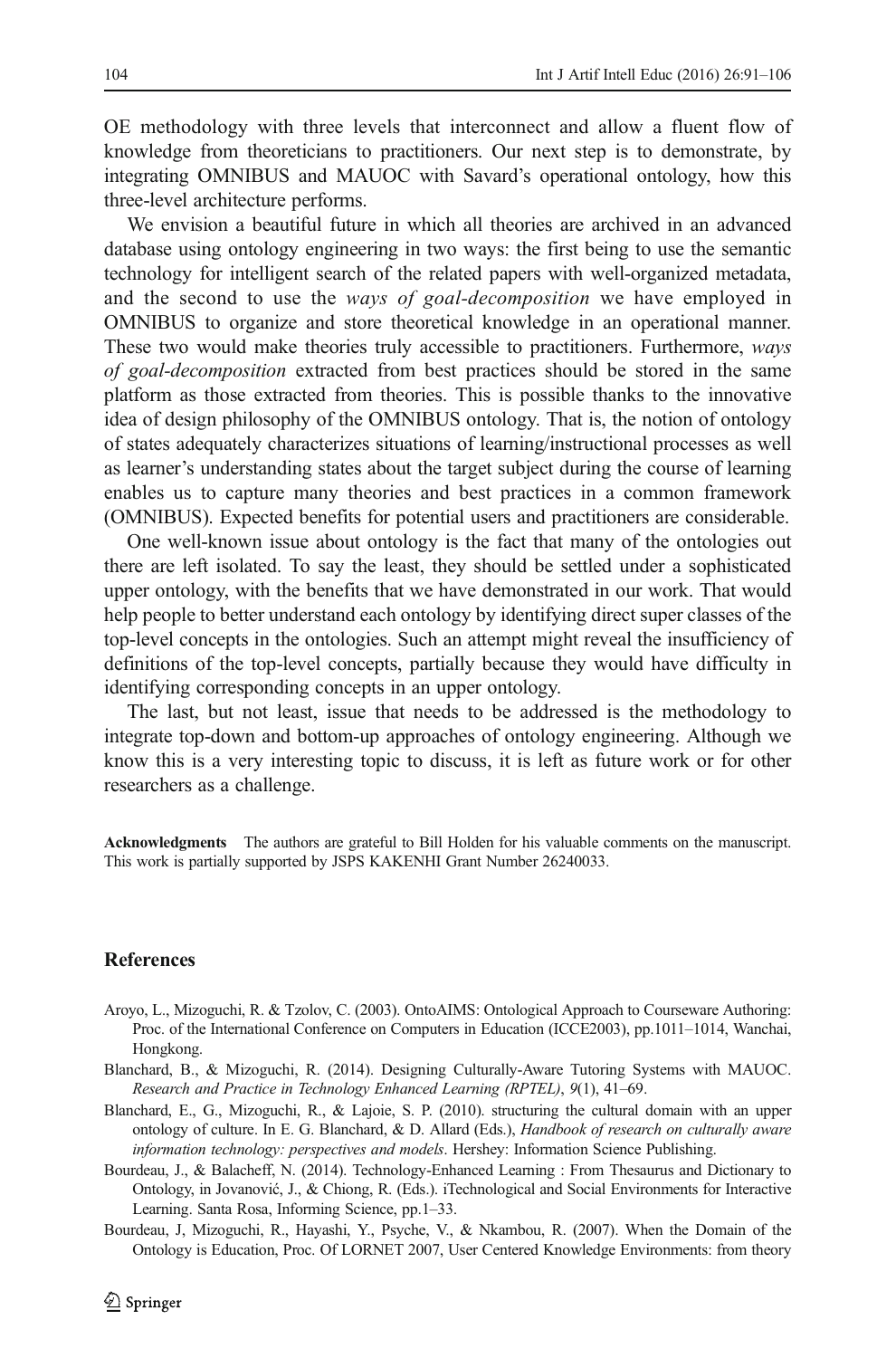<span id="page-14-0"></span>to practice, The fourth annual LORNET conference I2LOR 2007 of the LORNET Research Network, Montreal, Nov. 5–8. Available on line, <http://www.licef.ca/bourdeau/>.

- Devedzic, V. (2015). Not fade away? International Journal of Artificial Intelligence in Education, (to appear).
- Dietze, S., Sanchez-Alonso, S., Ebner, H., Yu, H., Giordano, D., Marenzi, I., & Pereira, Nunes, B. (2013). Interlinking Educational Resources and the Web of Data - a Survey of Challenges and Approaches, in Emerald Program: electronic Library and Information Systems, Volume 47, Issue 1.
- Engeström, Y., & Sannino, A. (2012). Concept formation in the wild. *Mind, Culture, and Activity*, 19(3), 201– 206.
- Hayashi, Y., & Mizoguchi, R. (2012). Designing Lessons with an Ontological Modeling Approach in Practice: Proc. of ICCE2012.
- Hayashi, Y., Bourdeau, J., & Mizoguchi, R. (2009). Using ontological engineering to organize learning/ instructional theories and build a theory-aware authoring system. International Journal of Artificial Intelligence in Education, 19(2), 211–252 special issue on Authoring Intelligent Tutoring Systems.
- Inaba. A.Thepchai S., Mitsuru I., & Mizoguchi, R. (2000). How Can We Form Effective Collaborative Learning Groups ~ Theoretical justification of Opportunistic Group Formation with ontological engineering ~ , Proc. of ITS'2000, pp.282–291, Montreal Canada.
- Isotani, S., Inaba, A., Ikeda, M., & Mizoguchi, R. (2009). An Ontology Engineering Approach to the Realization of Theory-Driven Group Formation. International Journal of Computer-Supported Collaborative Learning, 4(4), 445–478.
- Isotani, S., Mizoguchi, R., Inaba, A., & Ikeda, M. (2010). The foundations of a theory-aware authoring tool for CSCL design. International Journal of Computers and Education, 54(4), 809-834.
- Isotani, S, Chalco, G., Mizoguchi, R., & Moreira, D. (2014). An Ontology Engineering Approach to Gamify Collaborative Learning Scenarios, Proc. of CRIWG2014, Springer.
- Kasai, T., Nagano, K. ,& Mizoguchi, R. (2010). Building an Ontology-Based System Which Supports the Instructional Design Process, Proc. of 18th International Conference on Computers in Education (ICCE2010), pp. 51–55, Putrajaya, Malaysia.
- Kasai, T., Nagano, K., & Mizoguchi R., (2014). The Effect of Visualizing Lesson Structures in a Teacher Education Program, Proc. of ICCE2014, Nara, Japan, pp. 14–21.
- Kitamura, Y., Kashiwase, M , Fuse, M , & Mizoguchi R. (2004). Deployment of an ontological framework of functional design knowledge, Advanced Engineering Informatics 18 (2), 115–127.
- Koedinger, K., R., Corbett, A.C., & Perfetti, C., (2012). The Knowledge Learning Instruction (KLI) framework: Bridging the science practice chasm to enhance robust student learning. Cognitive Science, 36(5), 757–798.
- Mizoguchi, R., (2003). Introduction to ontological engineering: Parts 1 to 3. New Generation Computing, 21(4), 365–384.
- Mizoguchi, R., (2010) YAMATO: Yet Another More Advanced Top-level Ontology, Proc. Of Australian Workshop on Ontology, AOW2010, pp.1–16, Adelaide, Australia.
- Mizoguchi, R., & Bourdeau, J. (2000). Using Ontological Engineering to Overcome AI-ED Problems. International Journal of Artificial Intelligence in Education, 11(2), 107–121.
- Mizoguchi, R., & Kitamura, Y. (2009). A functional ontology of artifacts. The Monist, 92(3), 387–402.
- Mizoguchi, R., Vanwelkenhuysen, J., & Ikeda M. (1995). Task Ontology for Reuse of Problem Solving Knowledge, Proc. of Knowledge Building & Knowledge Sharing 1995(KB&KS'95), Enschede, The Netherlands, pp.46–59.
- Mizoguchi, R., Hayashi, Y., & Bourdeau, J. (2007). Inside Theory-Aware and Standards-Compliant Authoring System, (Inveited talk) Proc. of The Fifth International Workshop on Ontologies and Semantic Web for E-Learning (SWEL'07), pp. 1–18, Marina del Rey.
- Mizoguchi, R., Hayashi, Y. and Bourdeau, J. (2009). Inside a Theory-aware Authoring System, Semantic Web Technologies for E-learning, D. Dicheva, R. Mizoguchi, J. Greer (Eds) IOS press, Amsterdam, The Netherlands, pp. 59–76.
- Mizoguchi, R., Kozaki, K., Kou, H., Yamagata, Y., Imai, T., Waki, K., & Ohe, K. (2011). Proc. of 2nd International Conference on Biomedical Ontology (ICBO2011), pp.63–70, Buffalo.
- Murray, T. (1999). Authoring intelligent tutoring systems: an analysis of the state of the art. *International* Journal of Artificial Intelligence in Education (IJAIED), 10, 98–129.
- Paquette, G. (2010). Visual Modeling for Semantic Web Technologies: Models and Ontologies.
- Psyché, V., Bourdeau, J., Nkambou, R., & Mizoguchi, R. (2005). Making learning design standards work with an ontology of educational theories. Supporting Learning through Intelligent and Socially Informed Technology-Proc. of the 12th Artificial Intelligence in Education (AIED2005), July 18–22 2005, Amsterdam, The Netherlands., 539-546.
- Rovetto, R., & Mizoguchi, R. (2015). Causality and ontology of disease. Applied Ontology, 10, 79–105.